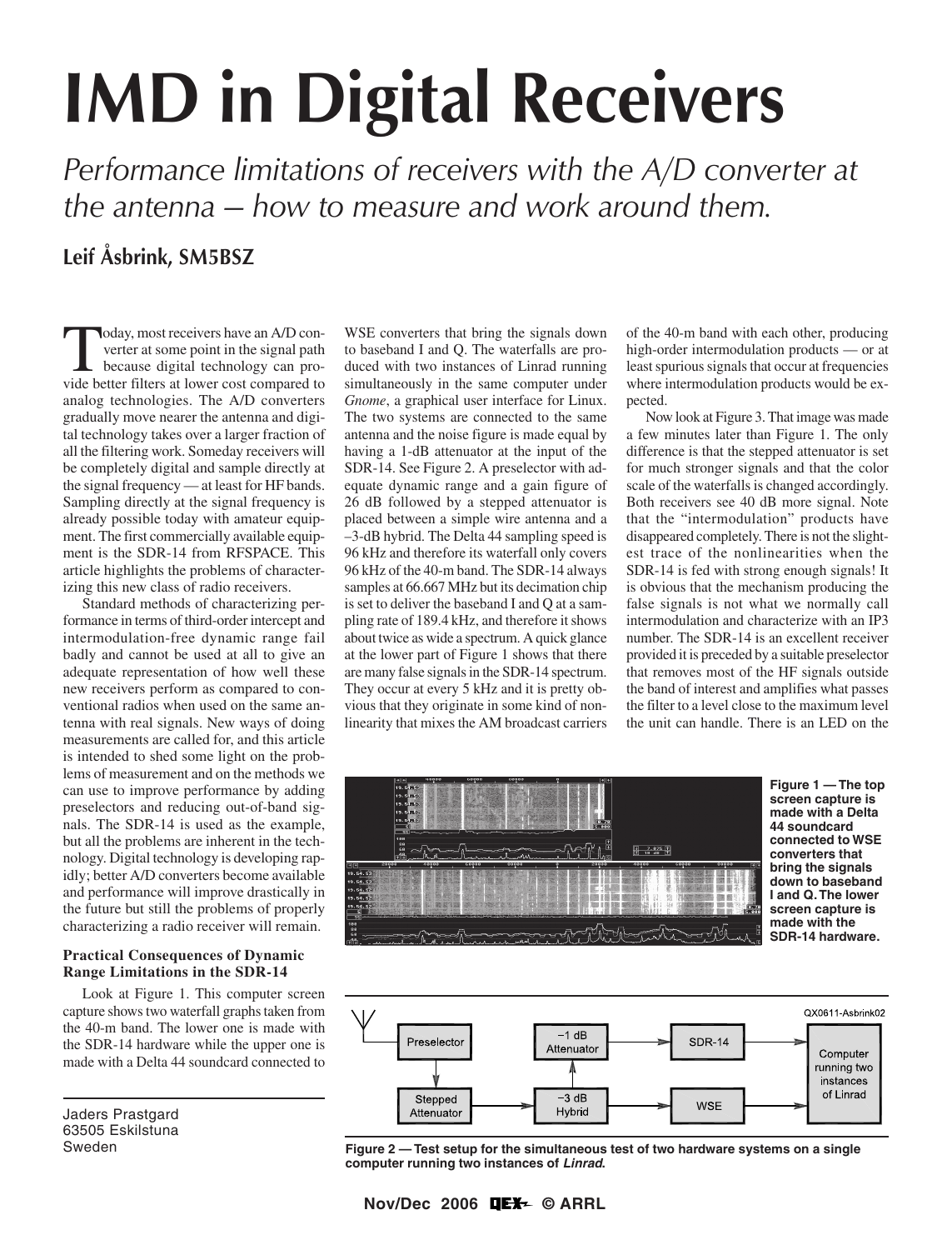SDR-14 showing if too much gain is applied. More color images and detailed information about this real life test can be found on the Internet. $<sup>1</sup>$ </sup>

#### <sup>1</sup>**www.sm5bsz.com/digdynam/practical.htm**

**Figure 3 — The screen captures here are made the same way as those of Figure 1. The only difference is that the stepped attenuator is set for much stronger signals and that the color scale of the waterfalls is changed**



**SDR-14**

**The Two-Tone Test Applied to the**

The level of the third-order intermodulation products do not follow the third-order law at all. It is absolutely unacceptable to attribute a third-order intercept point (IP3) to this receiver.

**accordingly. Both receivers see 40 dB more signal. Note that the "intermodulation" products have disappeared completely.**





The performance has to be characterized with some other figure of merit. The measurement, however, is the same. Feed two equally strong signals simultaneously into the unit and measure the level of the signals at the intermodulation frequencies. The measurements have to be done at many signal levels in order to produce the function intermodulation versus input level. Such functions in steps of 5 dB are plotted in Figure 4 for several orders of the "intermodulation product." The mechanism is not ordinary intermodulation and the signals at frequencies corresponding to different orders of intermodulation do not have amplitude relationships that bear the slightest resemblance to what one would see in an analog receiver.

The curves in Figure 4 do not allow an IP3 to be determined, but they do allow a determination of the third-order intermodulationfree dynamic range. Two input signals at –17.5 dBm produce IM3 at –99.1 dBm. The best two-tone intermodulation-free dynamic range is thus about 82 dB, and the noise floor would have to be put at about –100 dBm at 500 Hz bandwidth. This is 35 dB above the internal noise floor of the SDR-14 itself.

–174 dBm (room temperature) + 12dB  $(SDR-14 noise figure) + 27 dB (500 Hz band$ width)  $= -135$  dBm (noise floor power of SDR-14) This result is well in line with the observations made on real life signals (see Note 1). Table 1 shows the measured data.

#### **Dithering**

The interference observed in a two-tone test is produced by the addition of an error signal that depends on the digital value of the A/D output. It does not matter whether the reason is limited accuracy of the A/D process or whether the reason is pickup of a voltage from one of the lines of the digital data bus. The error will occur periodically and therefore it will generate periodical signals. In a two-tone test, such signals will look like intermodulation. Dithering is often used to destroy the periodicity of the error signal. By adding noise, one can force the errors to occur at random times and thereby smear out the signal energy so no false signal is created. As a consequence there will of course be some degradation of the noise floor.

When adding wideband noise for dithering, it is a good idea to use a notch filter that will not allow any noise at the signal frequency to reach the A/D converter. When adding wideband noise at a power level 6 dB below the level where the saturation indicator flashes occasionally, the noise floor only increases by 3 dB in the selected passband. The false signals are drastically reduced, however, as can be seen in Figure 5. Table 2 shows the measured data.

With the test tones at  $-32$  dBm, the only observable interference signal is at –130 dBm,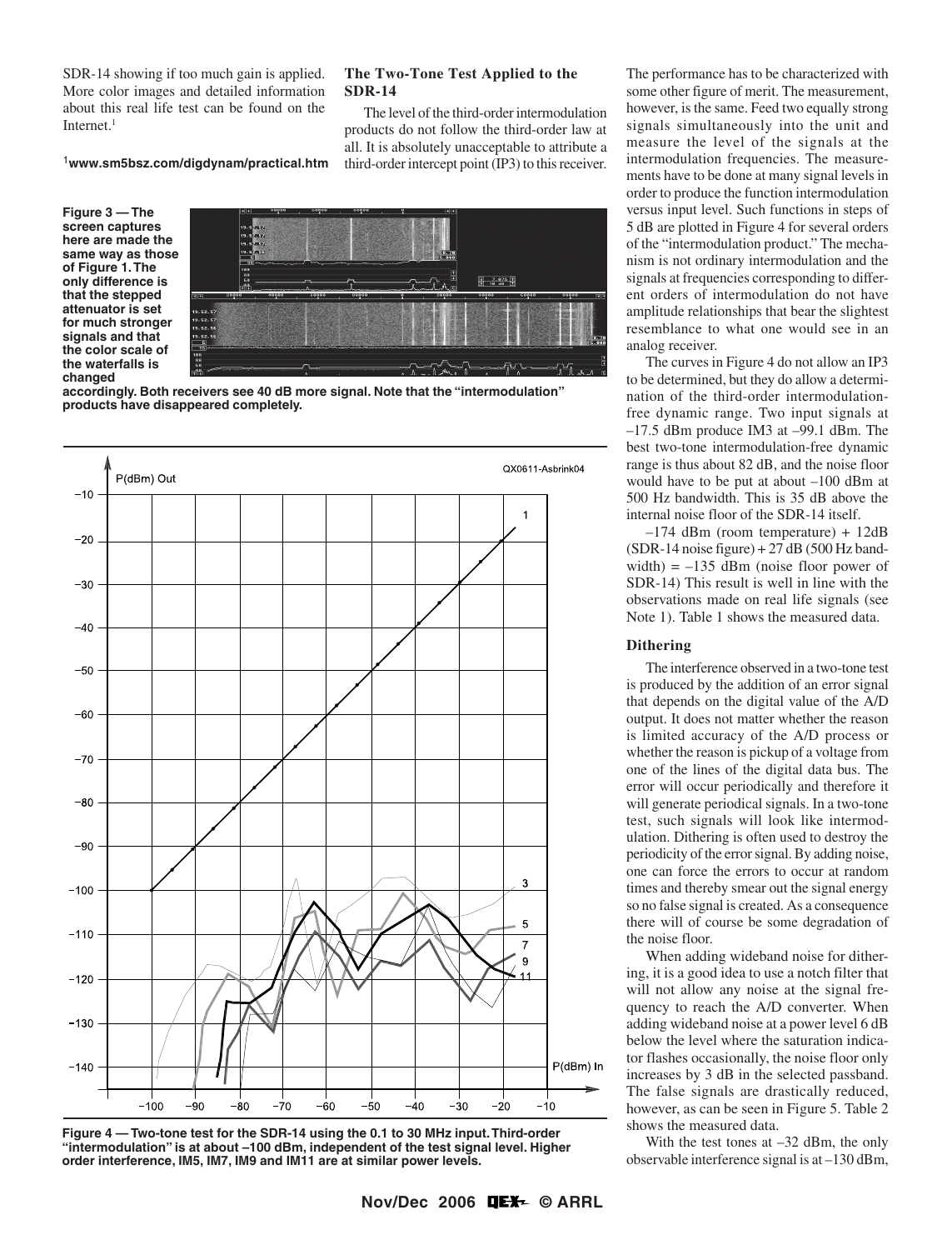which is only 2 dB above the intrinsic noise floor power of the dithered SDR-14 unit. The best two-tone, third-order, intermodulationfree dynamic range is thus improved from 82 dB to 98 dB by dithering, with notched white noise.

Dithering does not require random signals, however. Any signal outside the passband can be used. If the dithering signal is a sine wave, the spurs will move to other frequencies that correspond to mixing products between the dither signal and its overtones, and the test signals. To smear out such signals one can frequency modulate a sine wave with a low frequency sine wave. Figure 6 shows the performance of an SDR-14 on 10.7 MHz, when dithered by a frequency-modulated sine wave at 7.22 MHz. The power of the dithering signal was –20 dBm, about 9dB below the point of saturation. The modulation frequency was 1 kHz and the frequency swing about 200 kHz. The higher-order intermodulation products are smeared out over many MHz and no loworder spur is visible within about 190 kHz on the computer screen. The frequency modulated sine wave makes a better dithering signal than random noise. It sweeps nearly the full range of the A/D converter continuously while the white noise only occasionally reaches full amplitude and sometimes has a very low amplitude for quite some time. The noise floor is degraded by 4 dB, because there is more noise produced on the digital data bus, causing the analog input to pick up a little more. The false signals of higher order have disappeared completely and the third-order signal behaves as if the SDR-14 were an analog radio with an IP3 of +21 dBm and a noise figure of 15 dB. See Figure 6. Table 3 shows the measured data.

The third-order intermodulation seen here originates in the preamplifier. By sending the test signal into the direct input, one can avoid the preamplifier and the low-pass filter inside the SDR-14. With a dithering signal of –3 dBm at 7.22 MHz and two test tones at 10.7 MHz, each at –5 dBm, one finds the third-order signals at –95 dBm. Higher-order signals are visible at a similar level. The noise figure of this input is about 30 dB without any signals and about 36 dB with all three signals present. An RF amplifier that could drive the A/D converter without degrading the dynamic range much would have to have an output IP3 well above

# **Table 2**

| Power in dBm for signals of order N |                |                  |            |        |  |  |  |
|-------------------------------------|----------------|------------------|------------|--------|--|--|--|
| N۰                                  | 1              | З                | $\sqrt{2}$ |        |  |  |  |
|                                     |                | $-22.5 -110.1$   | $-127$     |        |  |  |  |
|                                     |                | $-27.6$ $-119.7$ | $-128$     | $-132$ |  |  |  |
|                                     | $-32.6$ $-130$ |                  | _          |        |  |  |  |
|                                     | $-37.5 -132$   |                  |            |        |  |  |  |

### **Table 1**

## **Power in dBm for signals of order N**

| N: | 1        | 3        | 5        | 7        | 9        | 11       |  |
|----|----------|----------|----------|----------|----------|----------|--|
|    | $-17.5$  | $-99.1$  | $-107.7$ | $-114.5$ | $-117.4$ | $-118.9$ |  |
|    | $-22.5$  | $-103.0$ | $-108.7$ | $-117.1$ | $-126.4$ | $-117.2$ |  |
|    | $-27.4$  | $-104.8$ | $-114.2$ | $-113.2$ | $-121.8$ | $-124.5$ |  |
|    | $-32.4$  | $-106.4$ | $-113.0$ | $-106.2$ | $-108.8$ | $-118.7$ |  |
|    | $-37.3$  | $-102.4$ | $-106.1$ | $-103.2$ | $-103.3$ | $-111.0$ |  |
|    | $-42.4$  | $-96.2$  | $-100.7$ | $-106.5$ | $-117.1$ | $-116.6$ |  |
|    | $-47.2$  | $-97.3$  | $-108.7$ | $-110.1$ | $-116.7$ | $-115.5$ |  |
|    | $-52.0$  | $-101.7$ | $-108.7$ | $-118.0$ | $-122.2$ | $-114.0$ |  |
|    | $-57.0$  | $-104.8$ | $-123.8$ | $-109.6$ | $-114.4$ | $-111.4$ |  |
|    | $-61.9$  | $-121.1$ | $-104.5$ | $-102.9$ | $-109.0$ | $-122.3$ |  |
|    | $-66.7$  | $-96.8$  | $-106.0$ | $-109.8$ | $-116.2$ | $-117.7$ |  |
|    | $-72.4$  | $-117.1$ | $-130.5$ | $-122.4$ | $-131.9$ | $-128.7$ |  |
|    | $-77.3$  | $-120.9$ | $-122.0$ | $-125.7$ | $-125.3$ | $-127.2$ |  |
|    | $-82.1$  | $-117.8$ | $-119.0$ | $-125.6$ | $-137.8$ |          |  |
|    | $-87.3$  | $-116.1$ | $-129.7$ |          |          |          |  |
|    | $-92.3$  | $-124.2$ |          |          |          |          |  |
|    | $-96.6$  | $-134.5$ |          |          |          |          |  |
|    | $-100.1$ |          |          |          |          |          |  |
|    |          |          |          |          |          |          |  |



**Figure 5 — With white noise used for dithering, the false signals are reduced significantly.**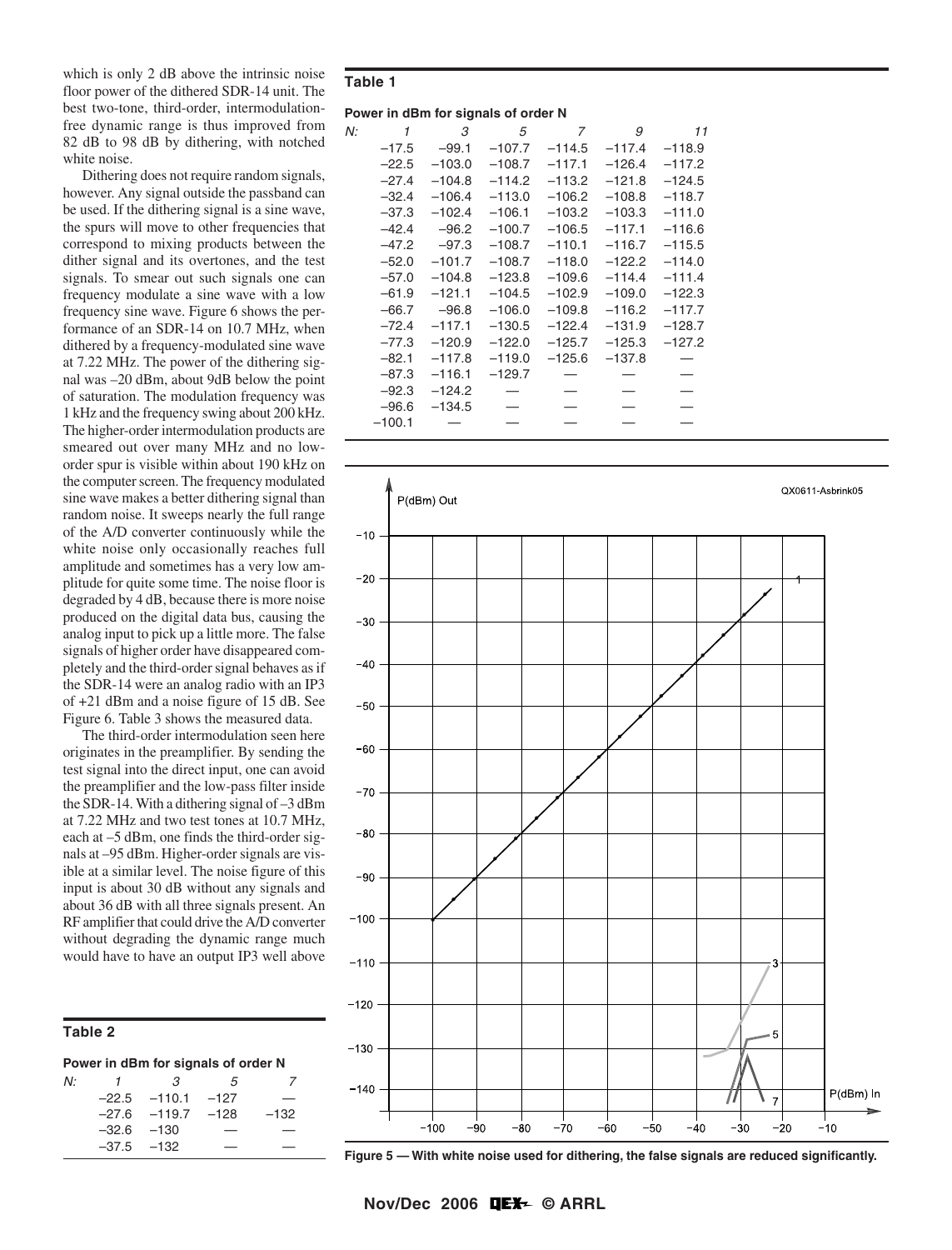+40 dBm, which would call for a class A amplifier capable of delivering several watts. Such an amplifier with enough gain to place the antenna noise floor at –95 dBm in 500 Hz bandwidth would give a spur-free dynamic range of 90 dB at the same time as the noise floor is allowed to be lifted 15 dB by the preamplifier chain. For a 144 MHz weak signal operator this is very hard to accomplish in any other way, since the increase in the noise floor of about 15 dB that is necessary for a really low system noise figure is associated with a loss of dynamic range by about 15 dB in a conventional receiver.

#### **Test Procedures**

The standard procedure for measuring the two-tone, intermodulation-free dynamic range, used for example at the ARRL Lab, is to gradually increase the test signal until the thirdorder intermodulation signal equals the noise floor. While adequate for conventional analog receivers, although sometimes technically extremely difficult (on really good receivers), this procedure does not give a valid result for a digital radio like the SDR-14. Therefore, a different procedure should be adopted. It would give identical results as the old procedure on analog receivers but it would give a true figure of merit for digital radios. Rather than measuring what level is required for getting IM3 equal to the noise floor, one should measure the largest difference (in dB) between the test

# **Table 3**

| Power in dBm for signals of order N |              |                  |  |  |  |  |
|-------------------------------------|--------------|------------------|--|--|--|--|
| N:                                  | $\mathbf{1}$ | З                |  |  |  |  |
|                                     |              | $-21.7 -105.8$   |  |  |  |  |
|                                     |              | $-26.7$ $-121.8$ |  |  |  |  |
|                                     | $-31.7$      |                  |  |  |  |  |



**Figure 6 — With a frequency modulated carrier used for dithering, the false signals created by the A/D converter are weaker than the third-order intermodulation of the builtin preamplifier.**



**Figure 7 — The dithering used in LTC2206/2207. When dithering with noise, one normally has to incorporate filters that prevent any noise within the desired passband from reaching the A/D converter. This chip adds the same noise with opposite sign to the input and to the digital output. The cancellation means that the dithering noise will not be present in the output regardless of frequency, without any filters. (Copyright Linear Technologies, Inc, 2006, used with permission.)**

**Nov/Dec 2006 © ARRL**